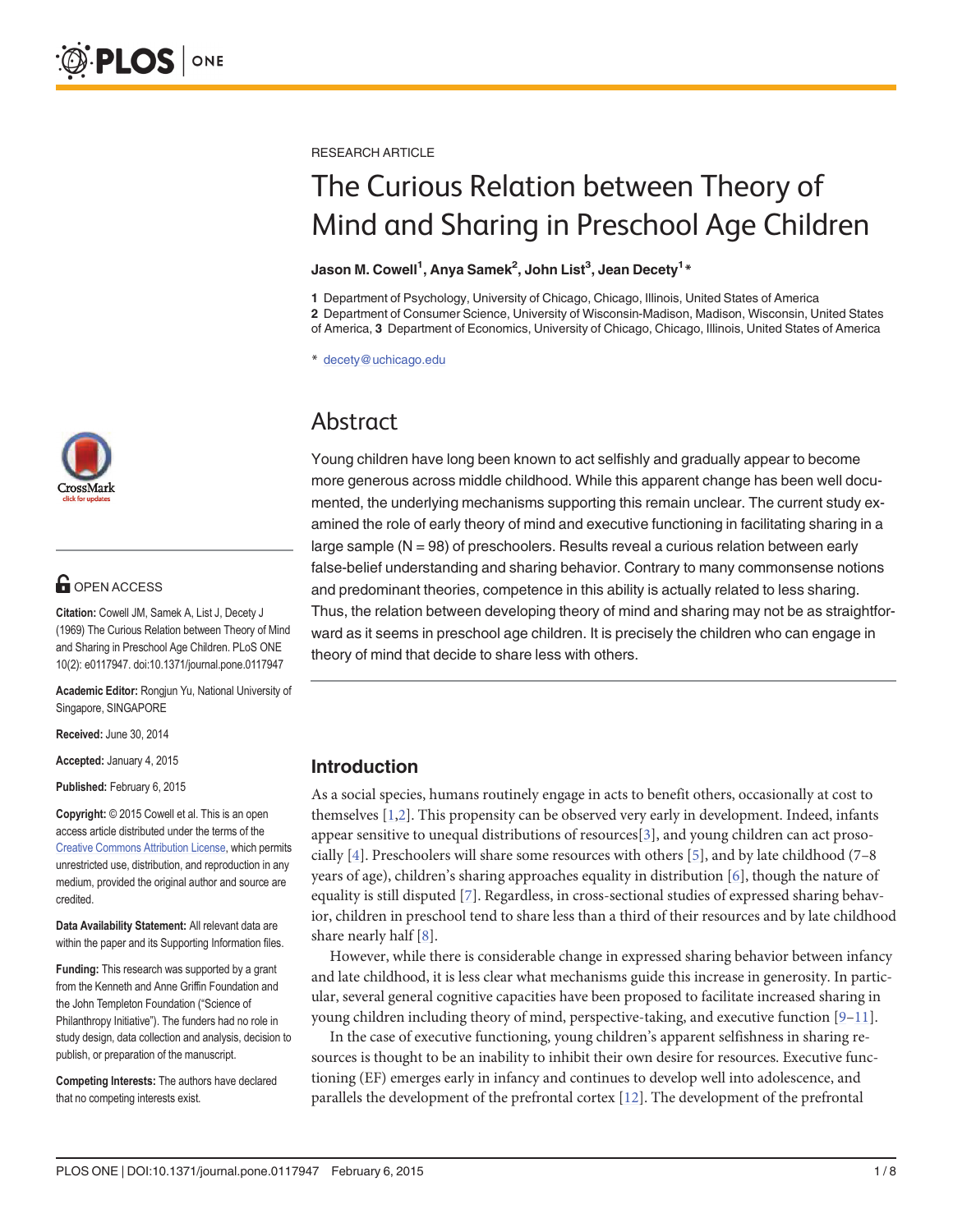<span id="page-1-0"></span>cortex is thought to play an important role in the maturation of higher cognitive abilities including sharing. As individuals develop greater cognitive flexibility, inhibitory control, and working memory, it has been hypothesized that they will better be able to regulate their own desires and engage in prosocial behavior [\[13\]](#page-7-0). Surprisingly, empirical results from two recent studies measuring aspects of executive functioning and distributive justice behavior in children have found little evidence for a straight-forward relation between developing EF and sharing behaviors. In the first, 4-to-6 year old children's inhibitory control (Day/Night stroop task), working memory (Eight boxes task), and cognitive flexibility (Dimensional Change Card Sort task) were assessed in conjunction with a children's dictator game. In this study, only children's inhibitory control was related to the number of candies donated ( $r^2 = .1$ ), but this relation did not hold when analyses were restricted to only children who had shared any resources [[14\]](#page-7-0). In the second study, inhibitory control as measured by the Day/Night Stroop task was not found to account for the difference between what children said they should share and what they actually shared, but did predict the number of stickers shared ( $r = .26$ ). However, in the same study another measure of inhibitory control (the Bear-Dragon task) was not predictive of sharing be-haviors [[10](#page-7-0)].

Previous studies of distributive justice in children have used one of three different types of paradigms, ultimatum/bargaining games  $[9]$ , forced-choice sharing games with a known confederate  $[15,16]$ , and dictator games  $[8,17]$  $[8,17]$  $[8,17]$  $[8,17]$  $[8,17]$ . Ultimatum games are thought to measure children's developing sharing abilities in conjunction with social bargaining. In these tasks, children are required to make an "offer" of how many rewards they want to keep and how many rewards the other child will receive. However, the other child has the ability to reject this offer, resulting in both children receiving nothing. Forced-choice sharing paradigms provide two options to the child, either share with another individual (usually a known classmate) or keep the resources. These games do not allow for children to decide how many rewards to share, only whether to share or not. Contrastingly, dictator games with anonymous receivers provide a relatively unbiased assessment of early generosity. In dictator games, children are given a number of rewards (usually 6 or 10) and the option to share none, some, or all of the rewards with another child, who they do not necessarily know (the identity of the other child is not revealed) and who they have no expectation to interact with in the future. As all of these paradigms measure aspects of distributive justice, but require arguably different abilities in the child, the influence of developing perspective-taking and executive function on performance in each will inevitably vary.

For the development of perspective-taking/theory of mind, selfishness is thought to be an early developmental state. By middle childhood, others' perspectives are integrated into considerations. As children begin to take others' perspectives, they will recognize others' desires for resources as well, and subsequently, will be motivated to engage in sharing with a confederate. One study of children's distributive justice in a bargaining game found that preschoolers with theory of mind abilities tended to offer more resources than those with less mature theory of mind  $[9]$ . These findings suggest that taking the perspective of another is valuable in guessing what type of sharing offer the other will accept. Indeed, preliminary relations between perspective-taking and distributive justice indicate that children's theory of mind development should coincide with greater expression of altruism or sharing. However, to our knowledge, individual differences in early false-belief/theory of mind abilities have not yet been explicitly linked to sharing behaviors in children, particularly sharing behaviors that are not due to social pressure, as is the case in ultimatum/bargaining games.

It should be noted that in most cases, sharing will not necessarily be reciprocated and the expectation of reciprocation is not present  $[6,16]$  $[6,16]$  $[6,16]$  $[6,16]$  $[6,16]$ . Without consequence for resource hoarding (not sharing), children with greater perspective-taking abilities may actually recognize an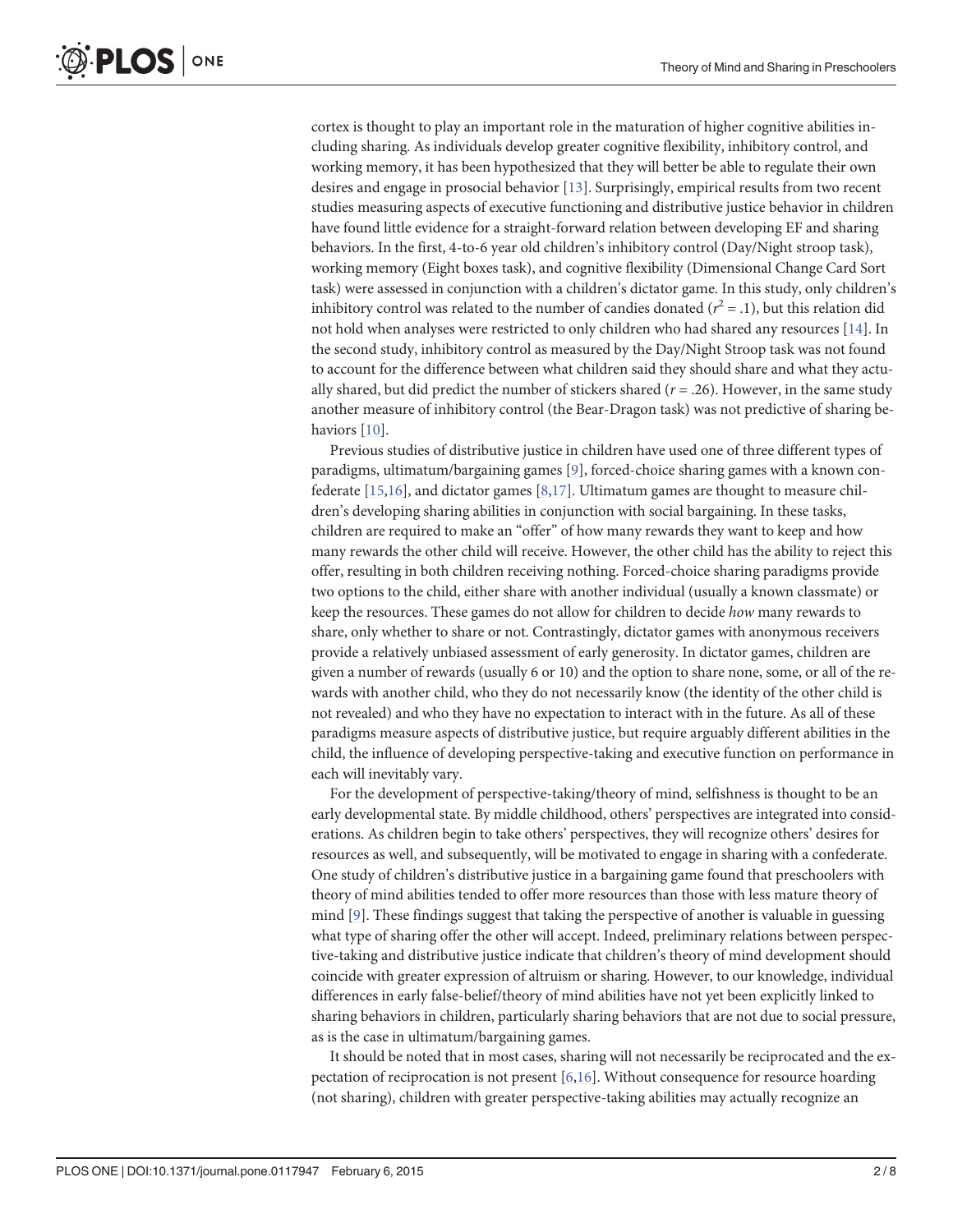<span id="page-2-0"></span>opportunity for strategic gain at no cost to the self. In this case, children with theory of mind are more selective in their sharing and, where no consequences to selfishness are present and cooperation is not an expectation, will share less with an unknown "other"  $[18]$ .

Taken together, while generosity develops substantially between infancy and late childhood, the underlying mechanisms of this change are unclear and the directionality of these relations is ambiguous. The current study was designed to examine the early expression of sharing behaviors in a large sample of preschoolers by investigating the roles of theory of mind and executive functioning. Consistent with some recent literature on executive functioning and sharing behavior, it was predicted that executive functioning would be related to explicit sharing (dictator game performance); that greater executive functioning abilities, particularly inhibitory control, would be related to increased generosity in the dictator game.

Additionally, as these children were at the optimal age for variance on false-belief understanding (i.e., 3–5 years), rather than testing relative abilities of theory of mind and their relation to expressive bargaining and sharing [[9](#page-6-0)], in the present study, children could actually be divided into one group that could pass false-locations tasks and one group that could not. The present study directly compared the competing hypotheses that theory of mind abilities in children could either facilitate 1) increased sharing with a peer or 2) decreased sharing with a peer.

#### Materials and Methods

#### **Participants**

In the present study, 3 to 5-year-old children ( $N = 98$ ,  $M$  age = 51.69 months,  $SD = 6.49$ ,  $n = 53$ female) were recruited from an ongoing preschool project in a large Midwestern city. Participants were of representative socioeconomic status (primarily low SES) for the greater Chicago area and of diverse races (13.6% Caucasian, 50.5% African American, 35.8% Hispanic).

#### **Procedure**

All children were tested during the school day in a series of assessments. As part of a larger study, executive functioning measures were collected from the preschoolers one month following the collection of theory of mind and dictator game measures. In the theory of mind and dictator assessment session, all children first participated in the standard false-belief task [\[19\]](#page-7-0), then completed the child modified dictator game [[8\]](#page-6-0). Written informed consent was obtained from all parents, and verbal assent was given by all children in line with ethical guidelines for testing children. All these procedures, including consent from parents and children were approved by the University of Chicago Institutional Review Board.

#### **Measures**

Theory of Mind. Theory of mind (ToM) was assessed using the puppet false-belief change location task. In this task, children are shown one puppet, Sally/Steve (gender matched to child), who hides a ball in one of several hiding locations. Sally/Steve leaves the room and another puppet, Anne/Adam, moves the ball from the original hiding location to an alternate hiding location. Sally/Steve then returns to the room and children are asked "Where will Sally/Steve look for the ball?" Children's theory of mind accuracy is assessed based on whether they point to the original hiding location (the correct answer) versus an alternate hiding location (the incorrect answer).

Dictator Game. Consistent with previous studies using the dictator game with children, stickers were used [[8\]](#page-6-0). In this version of the dictator game, children were given six stickers and told that "these stickers were now theirs." They were then asked, "do you like these stickers?" If they did not like a sticker, it was replaced with a new one. They were then told about another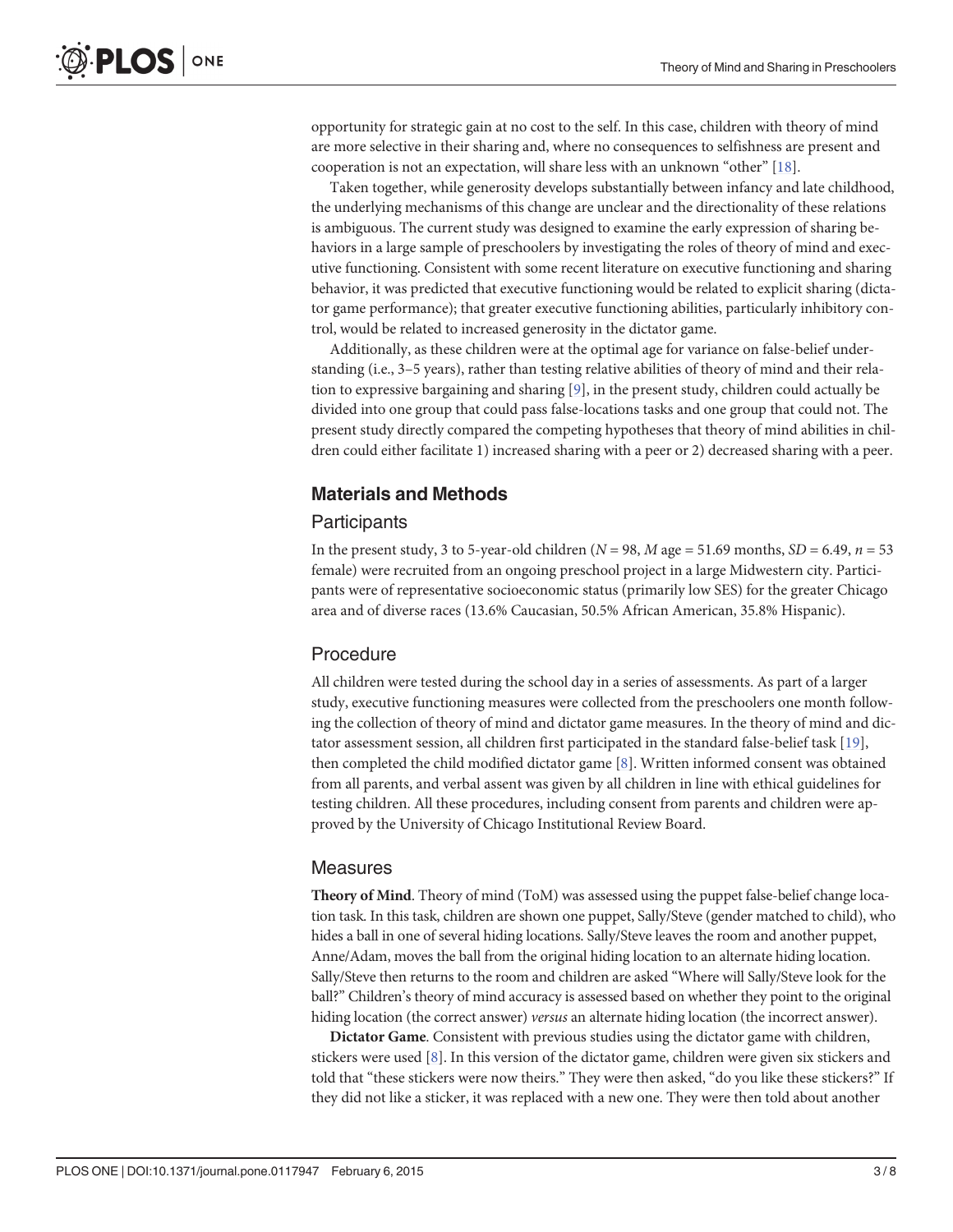<span id="page-3-0"></span>child in the educational program that would not be able to play the game and get stickers, but they could give some of their stickers to the other child if they wanted to. Children were asked a series of rule checks to ensure understanding of the task and the directions including asking the child to point to the bag they would put stickers in to take home and the bag that would go to another boy or girl (gender matched) that would not get to play this game. If the child incorrectly identified the bags, the instructions were repeated and the child was asked again. To avoid experimenter bias, and consistent with previous developmental studies using the dictator game, the experimenter turned around during decision-making. Children's sharing was measured by the number of stickers out of 6 they chose to give to the "other child."

All executive functioning measures were taken from a nationally validated battery of EF measures used in the Family Life Project, a large scale study of child development (see [\[20\]](#page-7-0) for a full description of the tasks). For all three executive functioning tasks, the outcome variable of interest was percent accuracy.

Spatial Conflict Arrows (SCA; [[20\]](#page-7-0)). The SCA is a task that is intended to assess inhibitory control. In the task, children receive a response card with two buttons, one on the left and one on the right. The child is instructed to press the button that matches the direction an arrow is pointing. The task begins with arrows presented centrally in a flipbook, then the arrows appear laterally on the page, matching the side of the target (congruent trials, e.g., the arrow is on the left side of the book and points left). The final 16 trials consist of incongruent trials (e.g., the arrow points left, but is on the right side of the flipbook).

Something's the Same Game (STS; [[20\]](#page-7-0)). The STS is a test of attentional shifting/flexibility. In this game, children are shown pages with pictures on them that vary in size, color, and type. The child is asked to identify pairs of pictures that are the same in size, color, or likeness. Once they have identified two objects that match on one dimension, they are told to match two other objects/pictures on another dimension.

Working Memory Span [\[20](#page-7-0)]. In this task children are shown a drawing of an animal and a colored dot, both located in a house. The child is told to name the color and the animal. The experimenter then flips to a blank house and asks the child "what animal lived in the house?" The task progresses with one, two, three, and four house trials.

#### **Results**

Children shared on average 2.54 candies out of a possible 6 candies (skewness = -0.023, kurtosis = 0.381). To test for potential gender or race effects, a 2 (gender) x 3 (race) Analysis of Variance (ANOVA) with dictator game performance (amount shared) as the dependent variable was conducted. Gender differences in sharing were not significant ( $F(1, 94) = 0.730$ , n.s.,  $\eta^2 = 0.000$ ), nor were differences by race  $(F(2, 93) = 0.693, n.s., \eta^2 = 0.010)$ . For a breakdown of age, race, and gender distributions of resources, see Table 1. Age-related changes in sharing were also not significant ( $r = .137, n.s.$ ).

|  | Table 1. Descriptives of Sharing in Dictator by race and gender. |  |  |  |  |  |  |  |  |
|--|------------------------------------------------------------------|--|--|--|--|--|--|--|--|
|--|------------------------------------------------------------------|--|--|--|--|--|--|--|--|

| Race             | Gender | <b>Sharing Mean (SD)</b> | N  |
|------------------|--------|--------------------------|----|
| African-American | Male   | 2.58(1.74)               | 19 |
|                  | Female | 2.21(1.29)               | 29 |
| Hispanic         | Male   | 2.60(1.60)               | 15 |
|                  | Female | 2.84(1.50)               | 19 |
| Caucasian        | Male   | 3.00(1.41)               | 8  |
|                  | Female | 2.20(1.30)               | 5  |

doi:10.1371/journal.pone.0117947.t001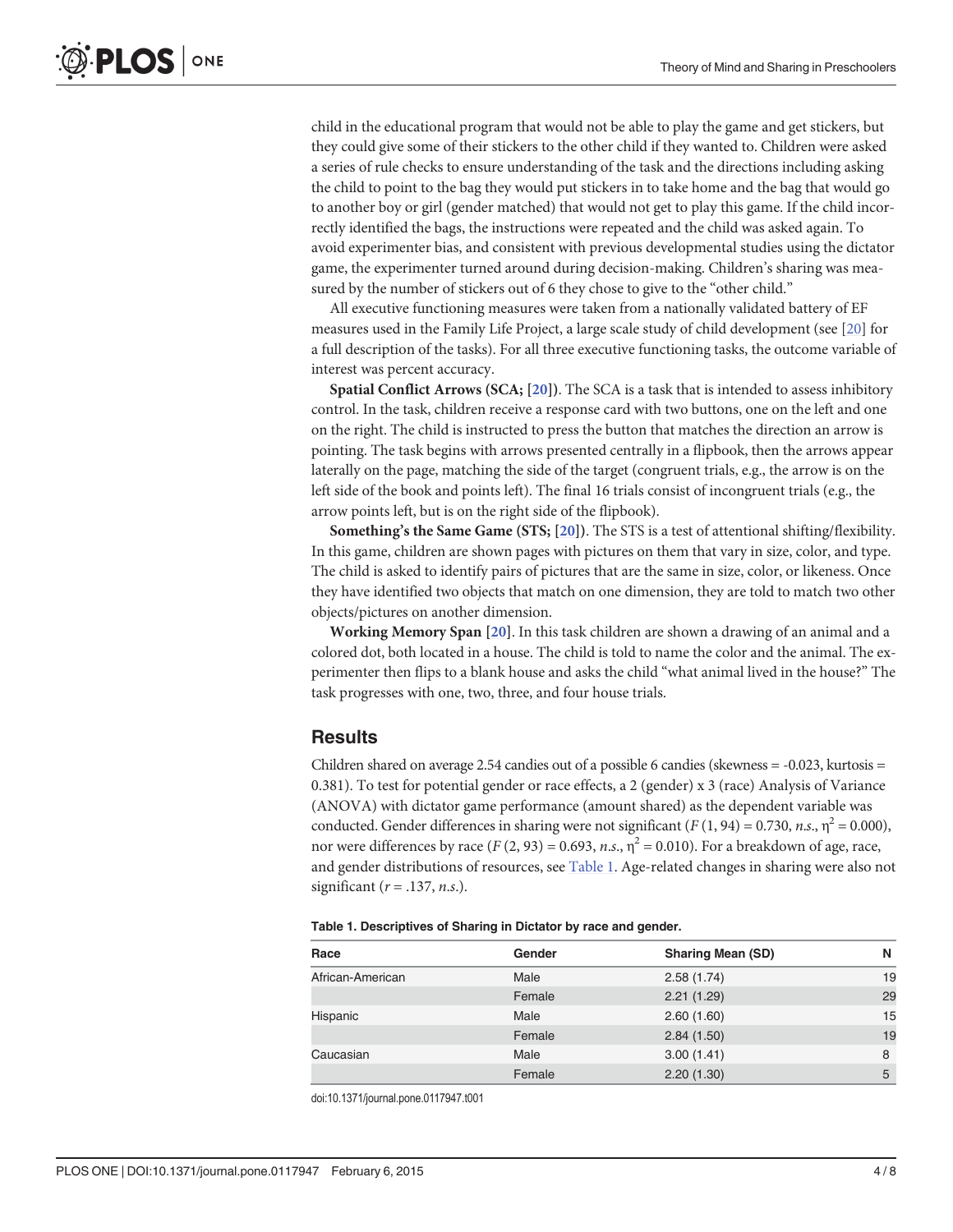



## **Theory of Mind and Sharing Behavior**

Fig 1. Sharing in Dictator by Theory of Mind Performance. Children who fail a false belief task share significantly greater resources than children who pass a false belief task. \*\*\* denotes  $p < .001$ .

doi:10.1371/journal.pone.0117947.g001

To examine the relation between subcomponents of executive functioning and the amount of sharing, a simple linear regression was performed entering the three components (inhibitory control, attentional flexibility, and working memory) and age in months as predictor variables and amount shared as a dependent variable. This model was not a significant predictor of sharing behavior in children ( $R^2$  = -0.003, F (4, 84) = .926, *n.s*). Moreover, consistent with hypotheses, none of the standardized beta coefficients for executive function measures were significant predictors of sharing including inhibition ( $\beta$  = 0.103, *n.s.*), attentional flexibility ( $\beta$  = -0.120, *n.s.*), and working memory ( $\beta$  = -0.005, *n.s.*).

Finally, sharing propensity in the dictator game significantly differed based on false-belief performance (passing/failing),  $(t(91) = 3.603, p < .001)$ . Children who passed a test of theory of mind shared an average of 1.59 stickers (out of 6), whereas those who failed shared an average of 2.8 stickers (see Fig. 1). Additionally, sharing behavior differed by false-belief abilities even after using age in months as a covariate  $(F(1, 92) = 15.09, p < .001, \eta^2 = .121)$ .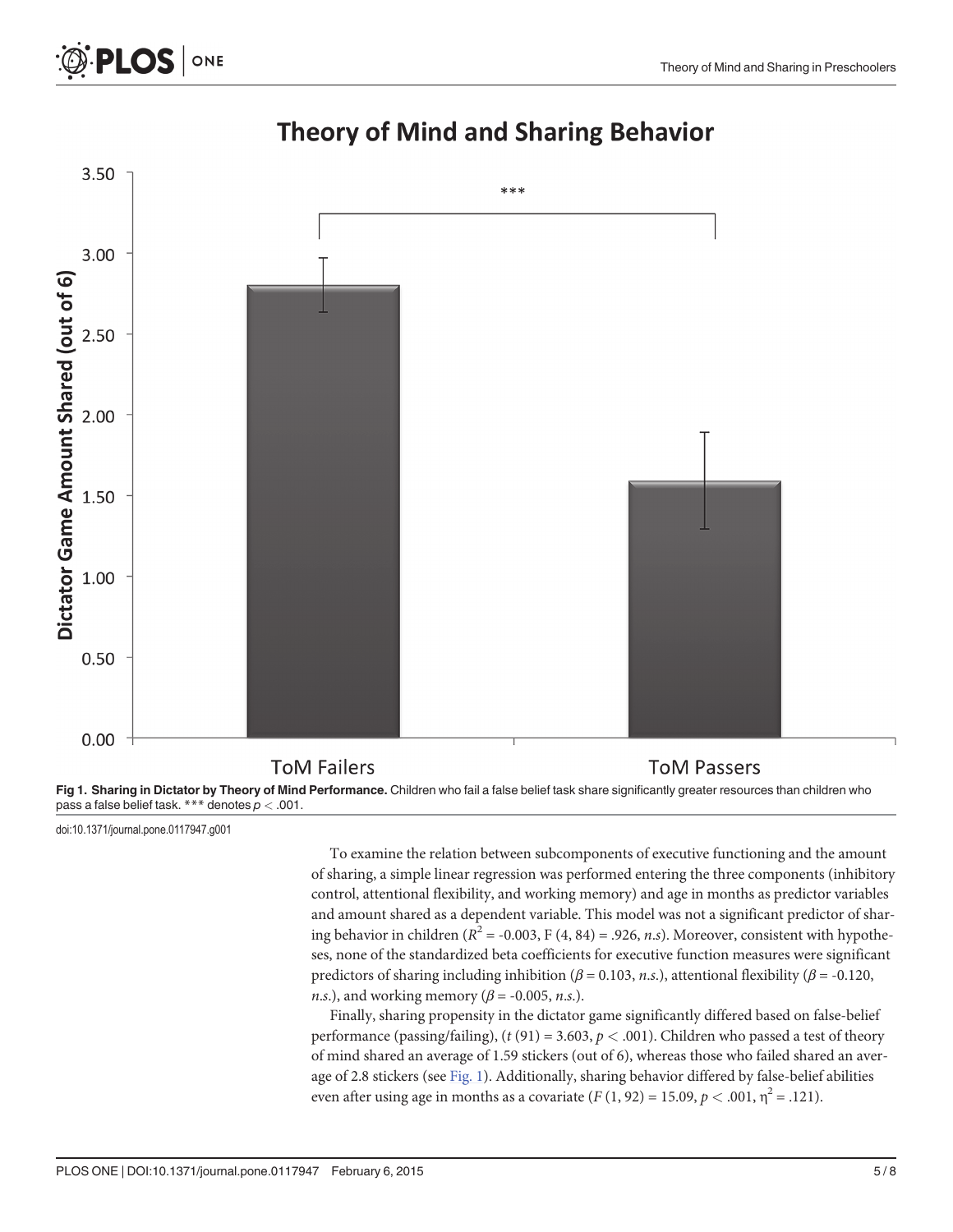#### <span id="page-5-0"></span>**Discussion**

To investigate the extent to which changes in generosity are influenced by underlying domaingeneral cognitive mechanisms, executive functioning and theory of mind were assessed in conjunction with a behavioral economics sharing game in a large sample of preschool age children. Consistent with our hypotheses, theory of mind abilities (as measured by the false-location task) were related to generosity. Surprisingly, children who passed a standard false-belief paradigm shared significantly less resources with their peers than did children who failed a standard false-belief, even after accounting for age-related differences. Importantly, this difference was quite large in size ( $\eta^2$  = .121). Contrary to our hypotheses, but consistent with some previous findings [\[10\]](#page-7-0), children's selfishness in resource distribution was not significantly related to aspects of executive functioning. Furthermore, no relations between EF and generosity even trended toward significance (all  $p's > .1$ ).

In general, prosocial behavior is an umbrella concept that encompasses actions that assist another person such as spontaneous helping, sharing, and comforting or empathic helping [\[21,22\]](#page-7-0). Importantly, each of these prosocial behaviors requires distinct emotional, social-cognitive, self-regulatory, motivational, and other psychological constituents [\[23\]](#page-7-0). The re-emphasis on the study of prosocial behavior in recent years points to substantial development in fairness sensitivity and sharing behavior. Infants and young children appear to be sensitive to unequal distributions of resources [\[24\]](#page-7-0), however, children as old as 5 years seem unable to act on this knowledge [[6\]](#page-6-0). Previously, this dissociation has been theorized as a developing mental model of fairness, which is thought to be grounded in other-oriented perspective taking and executive functioning, wherein children's notions of equality change across early and middle childhood based on the development of these abilities [\[25\]](#page-7-0).

The results from our study provide preliminary evidence that domain-general capacities partially underlie observed changes in the development of generosity across childhood and reflect a curious relation between early perspective-taking and sharing behaviors. Interestingly, perspective-taking abilities in preschool age children were related to sharing, but not in the direction that predominant theories would predict. Those children who engaged in perspectivetaking actually shared less with peers than those who did not. These findings may be interpreted in line with a growing body of literature indicating that children begin to see resource distribution as strategic and competitive and are increasingly selective with whom they will share resources with across development  $[16]$  $[16]$  $[16]$ . Those who can take another's perspective may actually understand that there are no consequences for engaging in resource hoarding and act on this knowledge. In the present study, there was no expectation for reciprocity, a motivation that has been argued to heavily influence expressions of sharing [[6](#page-6-0),[26](#page-7-0)]. In previous work, older children with greater perspective-taking abilities offered more resources in a bargaining game [\[9](#page-6-0)]. The results from that latter study keep with the present findings in that perspective-taking abilities likely influence perceived expectations of cooperation and reciprocity, rather than general generosity.

The current study used a single false-location task as the measure of theory of mind abilities [\[19](#page-7-0)]. It is not the contention herein that a single measure of false-belief is entirely encompassing of perspective-taking abilities [\[27\]](#page-7-0), yet the task does differentiate between children with very rudimentary early perspective-taking and those without. Future studies may benefit from a more scaled measurement of theory of mind, enabling finer-grained examinations of the developing relation between perspective-taking and generosity. It is also possible that children who fail a false-belief task have lower verbal abilities and may have misunderstood the directions of the dictator game task, yielding greater sharing with another individual. However, in the present study children's understanding of the dictator game directions was subject to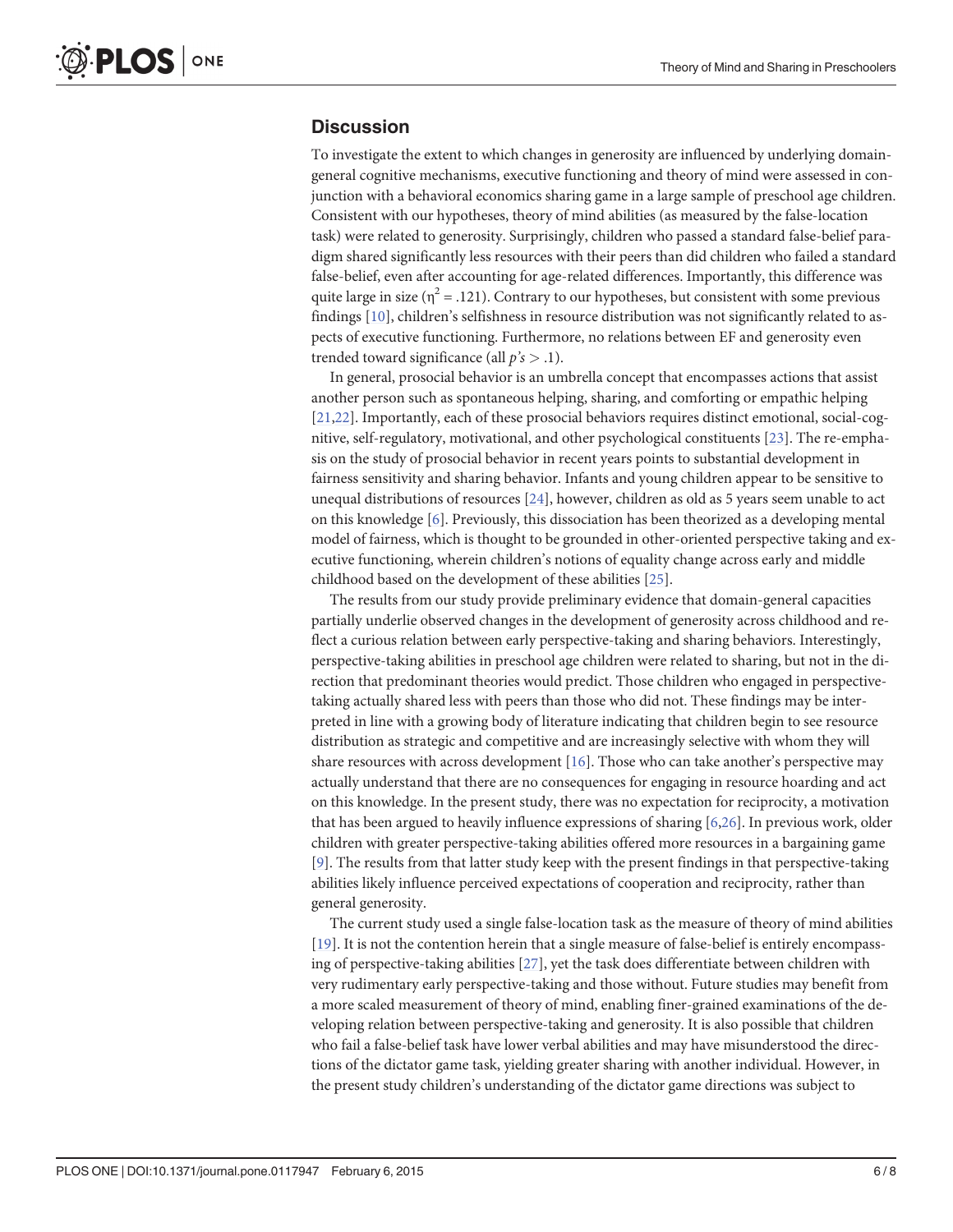<span id="page-6-0"></span>several rule checks wherein the experimenter would guide the child through the directions again if they failed any understanding "check," greatly reducing the likelihood that greater sharing in children who fail false-belief was systematically due to misunderstanding of the dictator game. Additionally, other investigations using a children's version of the dictator game have shown that preschool children have an impressive grasp of the dictator game [8[,17\]](#page-7-0), making this alternative interpretation less plausible.

Interestingly, these data also fail to show a relation between any aspects of developing executive function and expressive sharing behavior. While this lack of relation may be due to the types of assessments of EF used, it is important to note that other studies have also failed to show such a relation [\[10](#page-7-0)]. Furthermore, in the single study in which a relation was found, the relation was no longer significant when only including children who had shared any resources [\[14](#page-7-0)]. Taken together, the role of developing executive function in increased expressions of generosity across middle childhood begins to be questionable.

Overall, the development of generosity in children and its relation to general cognitive capacities, such as theory of mind and executive function, remains a topic of great interest for early social and moral behavior, and clearly warrants further investigation.

#### Supporting Information

[S1 Dataset.](http://www.plosone.org/article/fetchSingleRepresentation.action?uri=info:doi/10.1371/journal.pone.0117947.s001) (SAV)

#### Acknowledgments

We are grateful to the many families and children who participated in this study, as well as our research assistants from the Departments of Economics and Psychology at the University of Chicago.

#### Author Contributions

Conceived and designed the experiments: JMC AS JL JD. Performed the experiments: JMC AS JD. Analyzed the data: JMC JD. Contributed reagents/materials/analysis tools: JMC AS JL JD. Wrote the paper: JMC AS JL JD.

#### References

- [1.](#page-0-0) Li Y, Li H, Decety J, Lee K (2013) Experiencing a natural disaster alters children's altruistic giving. Psychol Sci 24: 1686–1695. doi: [10.1177/0956797613479975](http://dx.doi.org/10.1177/0956797613479975) PMID: [23842959](http://www.ncbi.nlm.nih.gov/pubmed/23842959)
- [2.](#page-0-0) Robbins E, Rochat P (2011) Emerging signs of strong reciprocity in human ontogeny. Front Psychol 2: 353. doi: [10.3389/fpsyg.2011.00353](http://dx.doi.org/10.3389/fpsyg.2011.00353) PMID: [22194730](http://www.ncbi.nlm.nih.gov/pubmed/22194730)
- [3.](#page-0-0) Sloane S, Baillargeon R, Premack D (2012) Do infants have a sense of fairness? Psychol Sci 23: 196– 204. doi: [10.1177/0956797611422072](http://dx.doi.org/10.1177/0956797611422072) PMID: [22258431](http://www.ncbi.nlm.nih.gov/pubmed/22258431)
- [4.](#page-0-0) Schmidt MFH, Sommerville JA (2011) Fairness expectations and altruistic sharing in 15-month-old human infants. PLoS One 6: e23223. doi: [10.1371/journal.pone.0023223](http://dx.doi.org/10.1371/journal.pone.0023223) PMID: [22003380](http://www.ncbi.nlm.nih.gov/pubmed/22003380)
- [5.](#page-0-0) Moore C, Barresi J, Thompson C (2001) The cognitive basis of future-oriented prosocial behavior. Soc Dev 7: 198-218. doi[:10.1111/1467-9507.00062](http://dx.doi.org/10.1111/1467-9507.00062).
- [6.](#page-0-0) Fehr E, Bernhard H, Rockenbach B (2008) Egalitarianism in young children. Nature.
- [7.](#page-0-0) Shaw A, Montinari N, Piovesan M, Olson KR, Gino F, et al. (2014) Children develop a veil of fairness. J Exp Psychol Gen 143: 363–375. doi: [10.1037/a0031247](http://dx.doi.org/10.1037/a0031247) PMID: [23317084](http://www.ncbi.nlm.nih.gov/pubmed/23317084)
- [8.](#page-0-0) Benenson JF, Pascoe J, Radmore N (2007) Children's altruistic behavior in the dictator game. Evol Hum Behav 28: 168-175. doi: 10.1016/j.evolhumbehav. 2006. 10.003.
- [9.](#page-0-0) Takagishi H, Kameshima S, Schug J, Koizumi M, Yamagishi T (2010) Theory of mind enhances preference for fairness. J Exp Child Psychol 105: 130–137. doi: [10.1016/j.jecp.2009.09.005](http://dx.doi.org/10.1016/j.jecp.2009.09.005) PMID: [19857876](http://www.ncbi.nlm.nih.gov/pubmed/19857876)